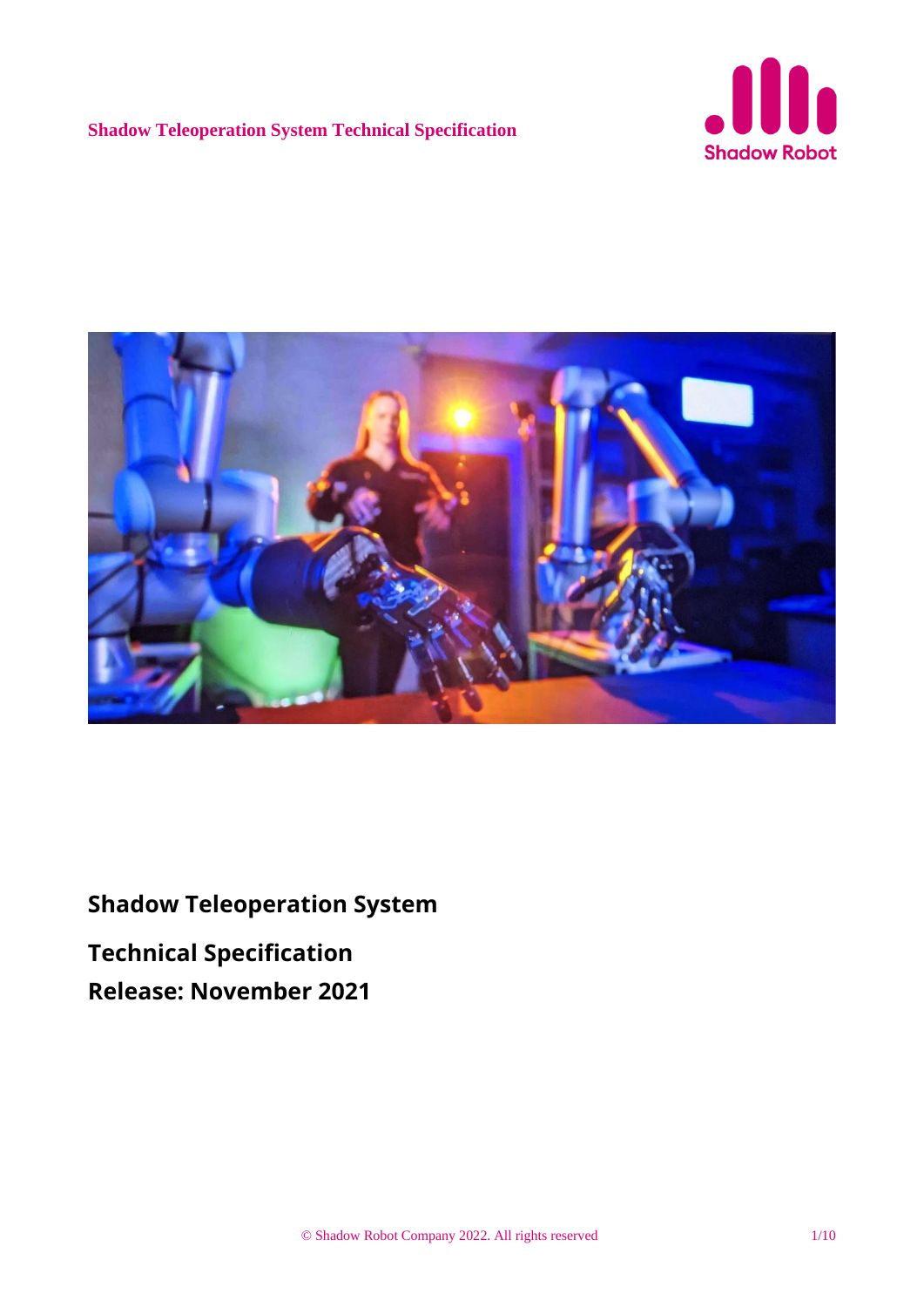

# **Table of Contents**

| 3              |
|----------------|
| $\overline{4}$ |
| $\overline{4}$ |
| $\overline{4}$ |
| 6              |
| $\overline{7}$ |
| 8              |
| 9              |
| 9              |
| 9              |
| 10             |
| 11             |
|                |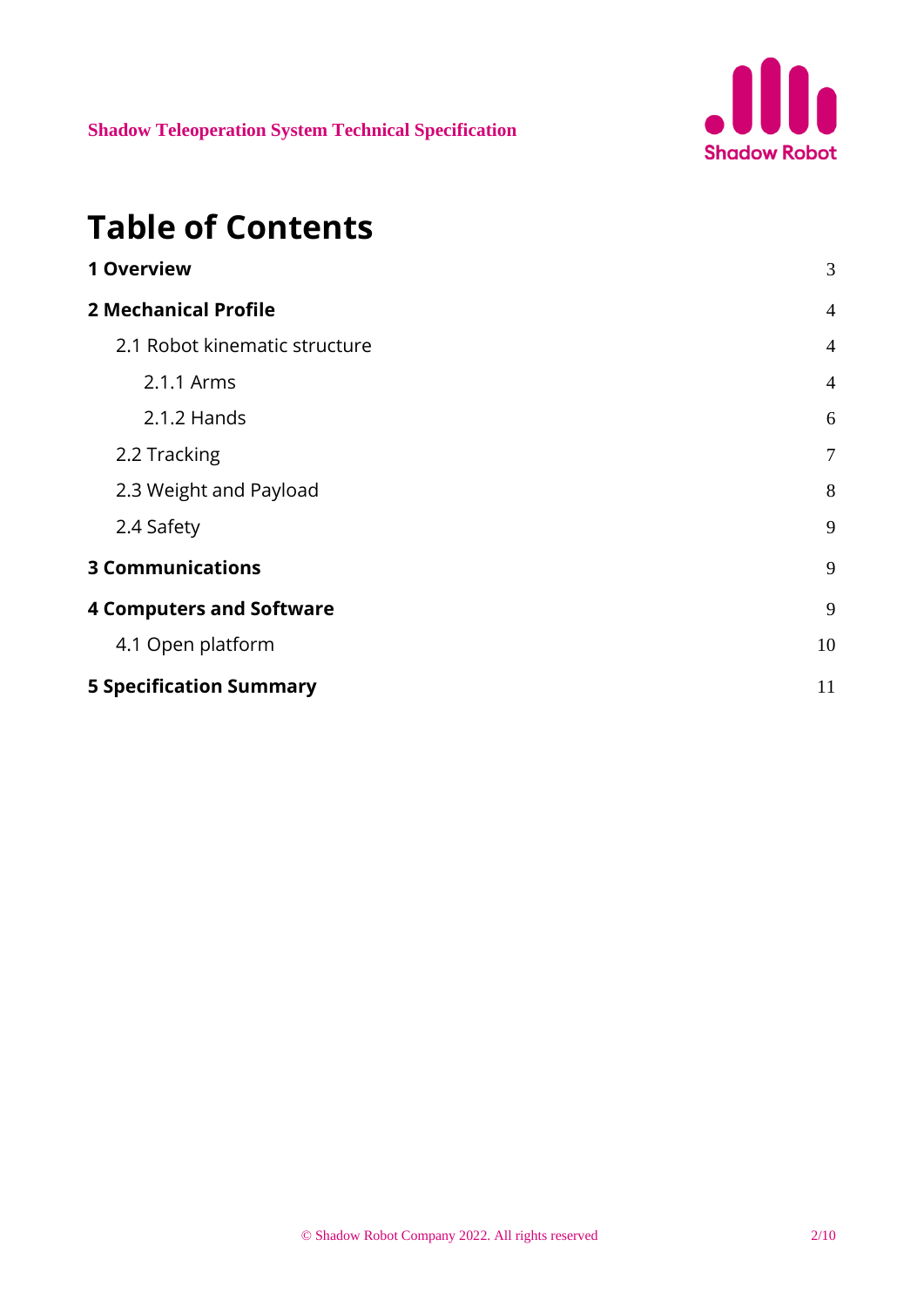

## <span id="page-2-0"></span>**1 Overview**

The Shadow Teleoperation System combines state-of-the-art robotics and user interface technologies in order to mimic human arm and hand movements, and allow highly intuitive human-level dexterity at distance.

The robot is comprised of two 6 degree-of-freedom (DoF) arms, each fitted with our 20 DoF (24 joint) Dexterous Hand, for a combined total of 52 DoF (60 joints). The 6 DoF arms allow the system to mimic any position and orientation of the user's forearms, and the Dexterous Hands' humanoid kinematics allow accurate reproduction of the user's hand movements, including wrist angles.

The main user interface is the Shadow Glove, which tracks the user's forearm, palm and fingertips in 6 DoF each, using a combination of optical and magnetic sensors. The state of the system is controlled by a foot pedal, allowing the user to start, stop and reset the system. Its main function is that of a "clutch", expanding the workspace of the robot beyond that of the user.

The system has been designed to provide comparable movement precision to the human performance level. It has the potential to not only reduce travel costs and eliminate skill shortages, but remove humans from dangerous situations entirely.

To summarise, a standard Shadow Teleoperation System includes:

- Robots and control systems:
	- Two Shadow Dexterous Hands
	- Two Universal Robots UR10e 6-DoF arms
	- Two Universal Robots CB3 control boxes
	- A dedicated robot control computer, running a real-time kernel
	- A main computer, running main teleoperation processes
	- 2+ emergency stop buttons
- User interface:
	- Two Shadow Gloves and interfaces/adaptors
	- A 3-button USB control pedal
	- An emergency stop pedal
	- A HTC Vive Pro
	- Two HTC Vive Trackers (v3)
	- Four HTC Vive Base Stations (v2)
- A gigabit router connecting all networked devices
- Shadow Teleoperation software and documentation, installed on the above computers
- All necessary power supplies, cabling etc.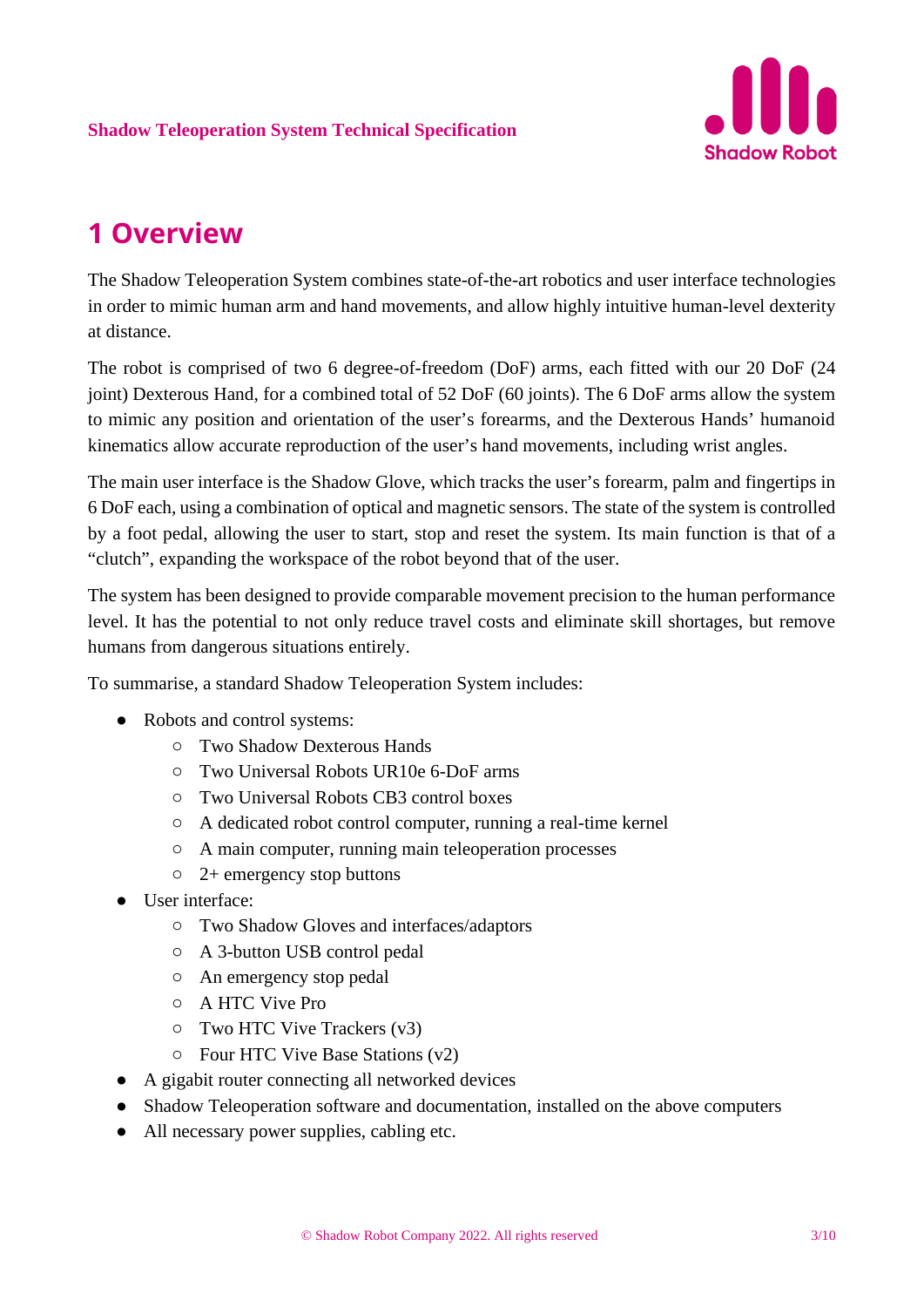

# <span id="page-3-0"></span>**2 Mechanical Profile**

### <span id="page-3-1"></span>**2.1 Robot kinematic structure**

#### <span id="page-3-2"></span>**2.1.1 Arms**

The Shadow Teleoperation System kinematics are optimised to be as close as possible to the kinematics of the human upper limbs. Each arm is fixed to a heavy stand that elevates the base of the robot arm to 75 cm above the floor, and keeps the system stable. The standard distance between both robot arms is 2 meters; it can be adapted according to requirements.

| <b>Joints</b> | <b>Working range</b> |             |                      |
|---------------|----------------------|-------------|----------------------|
|               | <b>Min</b>           | <b>Max</b>  | <b>Maximum Speed</b> |
| Arm Wrist 3   | $-360^\circ$         | $360^\circ$ | $180^\circ$ /s       |
| Arm Wrist 2   | $-360^\circ$         | $360^\circ$ | $180^\circ$ /s       |
| Arm Wrist 1   | $-360^\circ$         | $360^\circ$ | $180^\circ$ /s       |
| Arm Elbow     | $-360^\circ$         | $360^\circ$ | $180^\circ$ /s       |
| Arm Shoulder  | $-360^\circ$         | $360^\circ$ | $120^{\circ}/s$      |
| Arm Base      | $-360^\circ$         | $360^\circ$ | $120^{\circ}/s$      |

Joint maximum speeds are based on factory tuning and control parameters; the values listed here are indicative. Speeds will vary if tuning and control parameters are changed.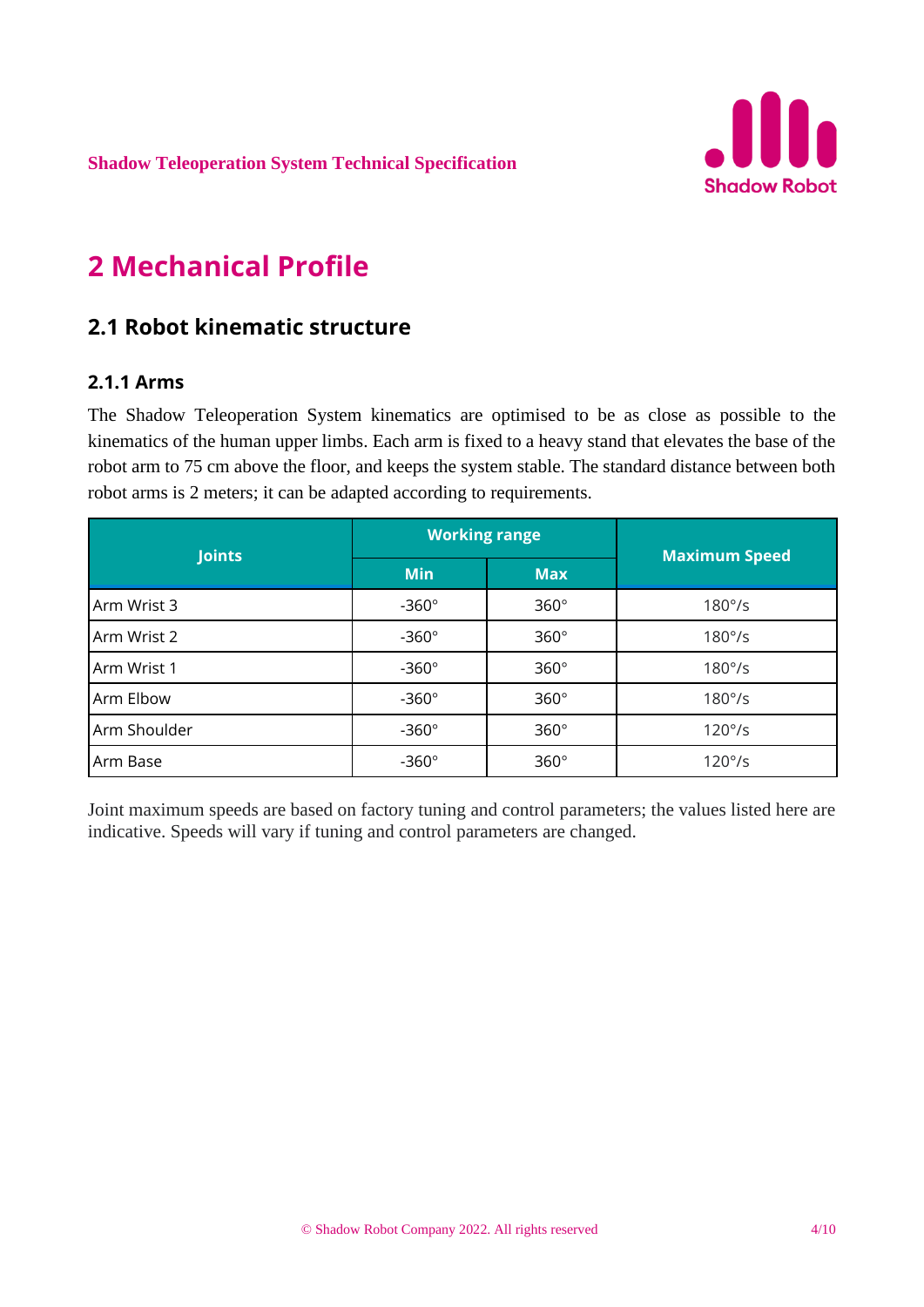



It should be noted that arm control is impaired at full extension, a universal problem in inverse kinematics, and the practical workspace of the arm is in fact slightly smaller than indicated.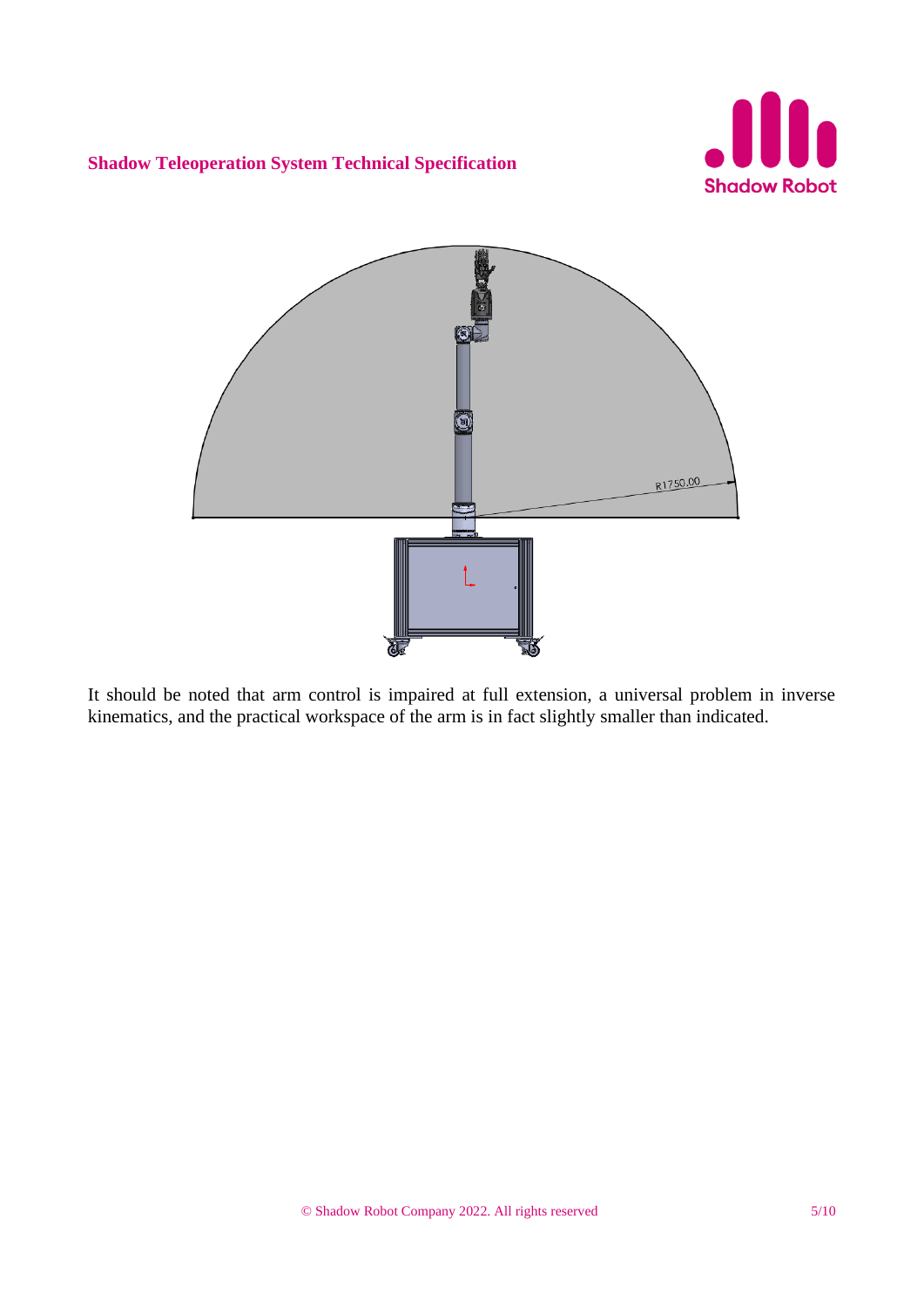

### <span id="page-5-0"></span>**2.1.2 Hands**

The Dexterous Hand kinematics are optimized to be as close as possible (within engineering constraints) to the kinematics of the human hand.

| <b>Joints</b>                | <b>Working range</b> |              |                      |
|------------------------------|----------------------|--------------|----------------------|
|                              | <b>Min</b>           | <b>Max</b>   | <b>Maximum Speed</b> |
| Finger Distal (F1)           | $0^{\circ}$          | $90^{\circ}$ | $160^{\circ}/s$      |
| Finger Middle (F2)           | $0^{\circ}$          | $90^\circ$   |                      |
| Finger Base Abduction (F3)   | $-15^\circ$          | $90^{\circ}$ | $200^{\circ}/s$      |
| Finger Base Lateral (F4)     | $-20^\circ$          | $20^{\circ}$ | $130^{\circ}/s$      |
| Little Finger Rotation (LF5) | $0^{\circ}$          | $45^{\circ}$ | $140^{\circ}/s$      |
| Thumb Distal (TH1)           | $-15^\circ$          | $90^{\circ}$ | $200^{\circ}/s$      |
| Thumb Middle (TH2)           | $-30^\circ$          | $30^\circ$   | $140^{\circ}/s$      |
| Thumb Middle Lateral (TH3)   | $-12^{\circ}$        | $12^{\circ}$ | $100^{\circ}/s$      |
| Thumb Base Abduction (TH4)   | $0^{\circ}$          | $70^{\circ}$ | $120°$ /s            |
| Thumb Base Rotation (TH5)    | $-60^\circ$          | $60^{\circ}$ | $170^{\circ}/s$      |
| Hand Wrist Abduction (WR1)   | $-40^\circ$          | $28^\circ$   | $70^{\circ}/s$       |
| Hand Wrist Lateral (WR2)     | $-28^\circ$          | $8^{\circ}$  | $50^{\circ}/s$       |

Joint maximum speeds are based on factory tuning and control parameters; the values listed here are indicative. Speeds will vary if tuning and control parameters are changed.

The thumb has 5 degrees of freedom and 5 joints. Each finger has 3 degrees of freedom and 4 joints.

The distal joints of the fingers are coupled in a manner similar to a human finger, such that the angle of the middle joint is always greater than or equal to the angle of the distal joint. This allows the middle phalange to bend while the distal phalange is straight. The little finger has an extra joint in the palm provided to allow opposition to the thumb.

All joints except the finger distal joints are controllable to  $+/- 1^{\circ}$  across the full range of movement.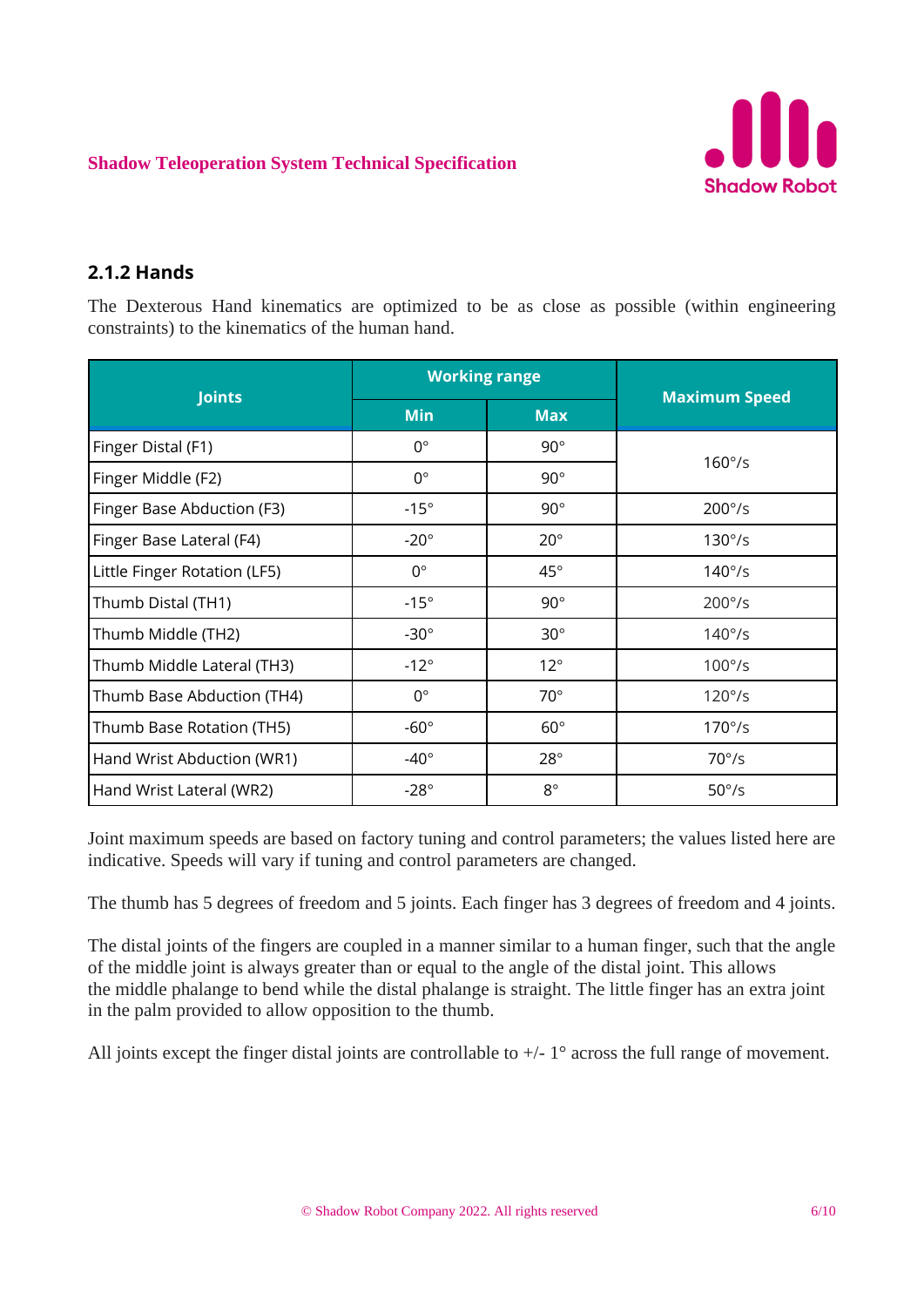

### <span id="page-6-0"></span>**2.2 Tracking**

By combining the below data, the Shadow Teleoperation System software establishes the room-scale positions and orientations of the user's forearm, palm, fingers and thumb.

### **2.2.1 Arms**

The user's palms are tracked using a HTC Vive laser tracking system, which reports the positions of trackers attached to the Shadow Glove. The Vive system uses 4 base stations, each with a 120º field of vision, to provide room-scale tracking with minimal occlusions. The base stations can be reconfigured to suit the user's workspace and typical range of movement, but this is usually unnecessary.

### **2.2.2 Hands/Gloves**

The system includes a pair of Shadow Gloves, which are used to track the user's finger movements. The gloves are designed to be comfortable for a wide range of hand sizes, while allowing full, unencumbered finger movement; no grasp or gesture is impossible to perform while wearing the Shadow Gloves.

A total of 36 degrees of freedom are tracked. Each glove contains six 6 DoF (x, y, z, roll, pitch, yaw) electromagnetic motion trackers; one in each finger tip, and one on the forearm. These provide precise and repeatable tracking of finger and forearm position and orientation relative to the palm, with an accuracy of 0.38mm and 0.1° RMS at 240Hz.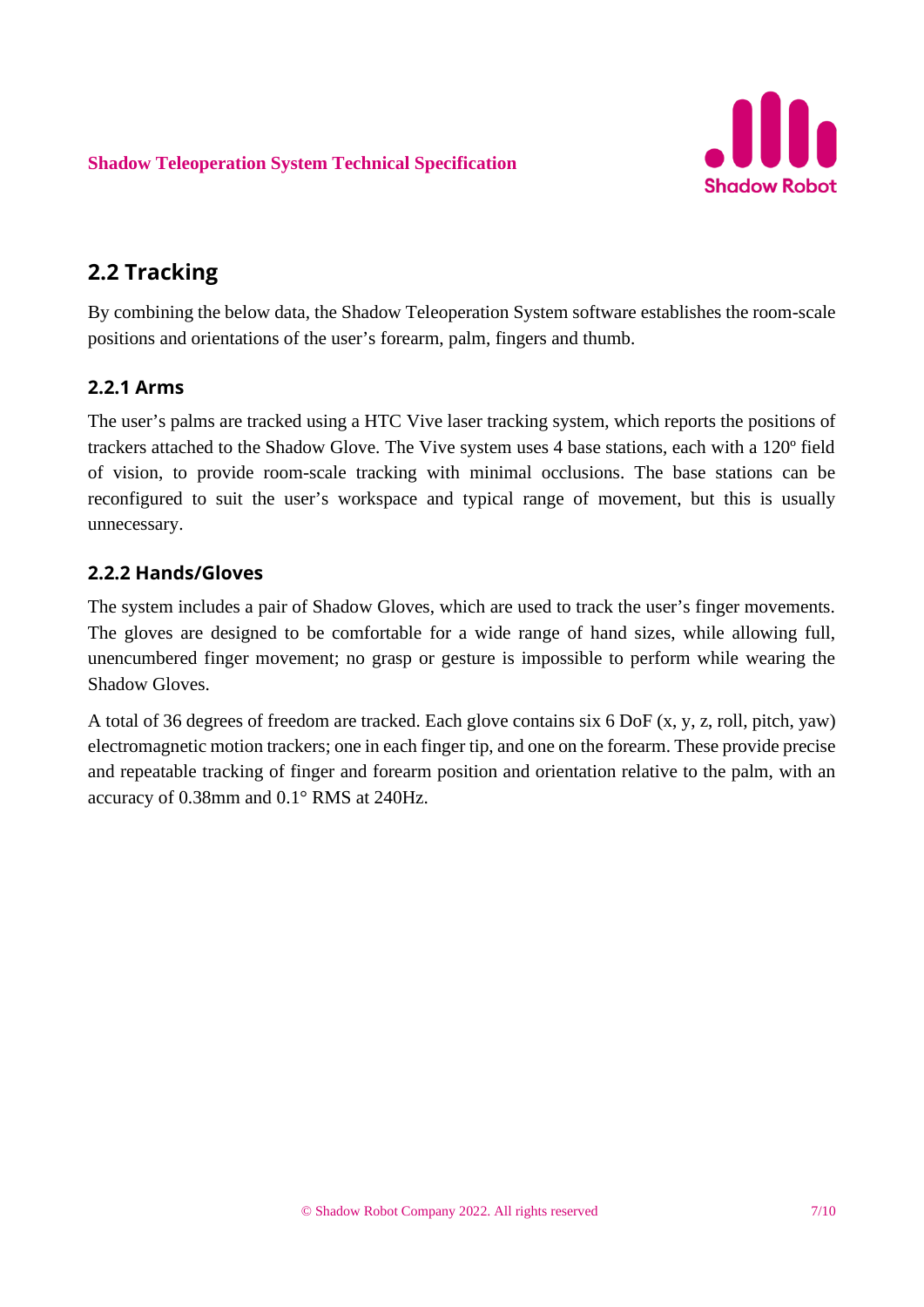



### <span id="page-7-0"></span>**2.3 Weight and Payload**

| <b>Component</b>                | <b>Mass /kg</b> | Quantity      | <b>Total Mass /kg</b> |
|---------------------------------|-----------------|---------------|-----------------------|
| UR10e Arm                       | 33.5            | 2             | 67                    |
| UR CB3 Control<br>Box           | 12              | 2             | 24                    |
| <b>Shadow Dexterous</b><br>Hand | 5               | 2             | 10                    |
| Stand                           | 75              | 2             | 150                   |
| Stand ballast                   | 50              | $\mathcal{P}$ | 100                   |
| <b>Total</b>                    |                 |               | 351                   |

The robot teleop system has a total weight of 251kg. An additional 50kg will have to be added per stand if the system cannot be bolted to the floor. The system allows the operator to lift and manipulate objects up to 3kg, although this is heavily dependent on grasp shape.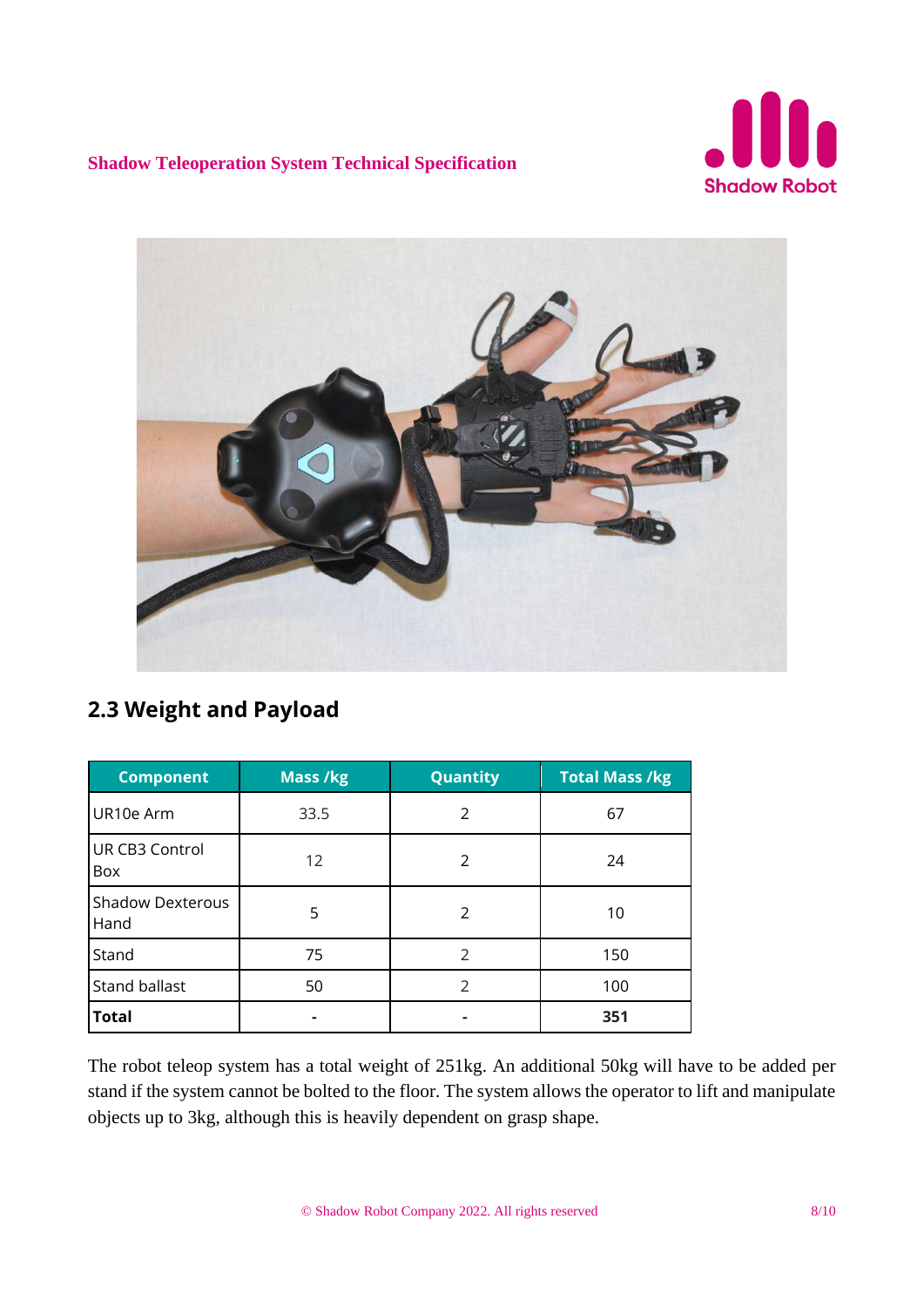

### <span id="page-8-0"></span>**2.4 Safety**

Despite being designed for remote teleoperation, the Shadow Teleoperation System is safe even when the robot is sharing a workspace with humans. The Universal Robots UR10e is a collaborative robot, built from the ground up to safely share a workspace with humans. The Shadow Dexterous Hand is (configurably) compliant, and constantly monitors and limits tendon forces.

## <span id="page-8-1"></span>**3 Communications**



## <span id="page-8-2"></span>**4 Computers and Software**

The system is supplied with a multi-core discrete-GPU laptop running Ubuntu, a NUC for robot control and a router to connect them. The router allows later reconfiguration for remote teleoperation. Shadow Teleoperation software is installed on both computers. The software is based on the ROS meta-operating system.

The system is delivered pre-configured; teleoperation can be initiated using the graphical interface on the main computer. Users can also launch fully or partially simulated teleoperation systems, run demonstrations, etc.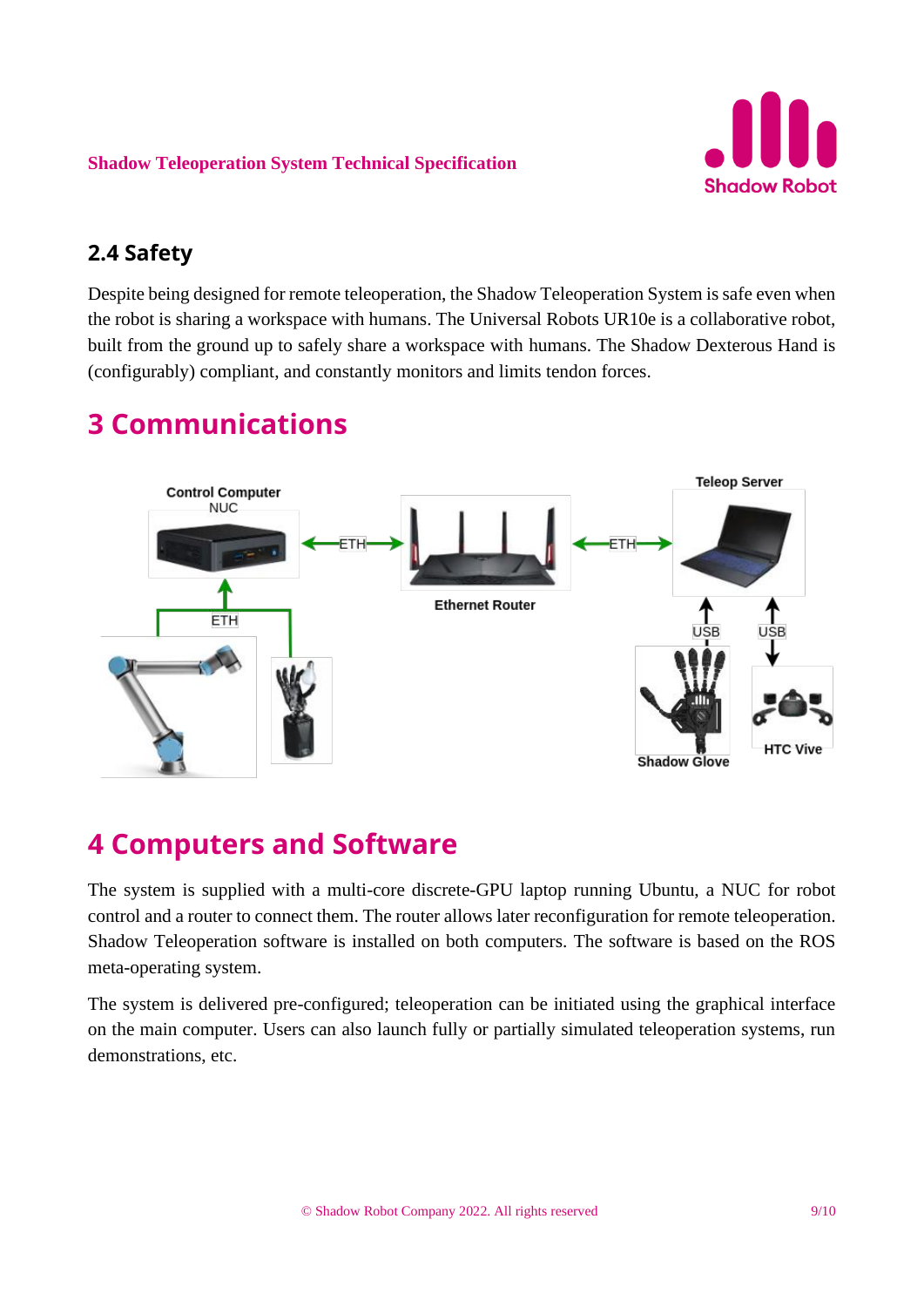

### <span id="page-9-0"></span>**4.1 Open platform**

For customers wishing to adapt or extend the Shadow Teleoperation System, the open nature of the infrastructure of the system lends itself to such projects.

- The software is separated into ROS nodes, launched using launch files, communicating via ROS topics, services etc.
- Launch files can be modified, node arguments and parameters modified
- Topics can be subscribed to, remapped, etc.
- The software is containerised using Docker, affording it an isolated environment to run in, and protecting it from e.g. environmental changes that may be necessary for additional customer software
- Source code for our open-source software is included. Some software is proprietary and closedsource, but all communication between nodes is exposed via ROS
- Source code for the dexterous hand micro-controllers and schematics for the electronics subsystems are available on request under Non-Disclosure Agreement (NDA).
- Example code along with documentation is provided, along with access to e-mail support from Shadow.
- 3D models and kinematic data are supplied via ROS.
- Collision scenes, robot models etc. are all defined using ROS-standard methods (MoveIt! scene files, URDFs etc.) and can be modified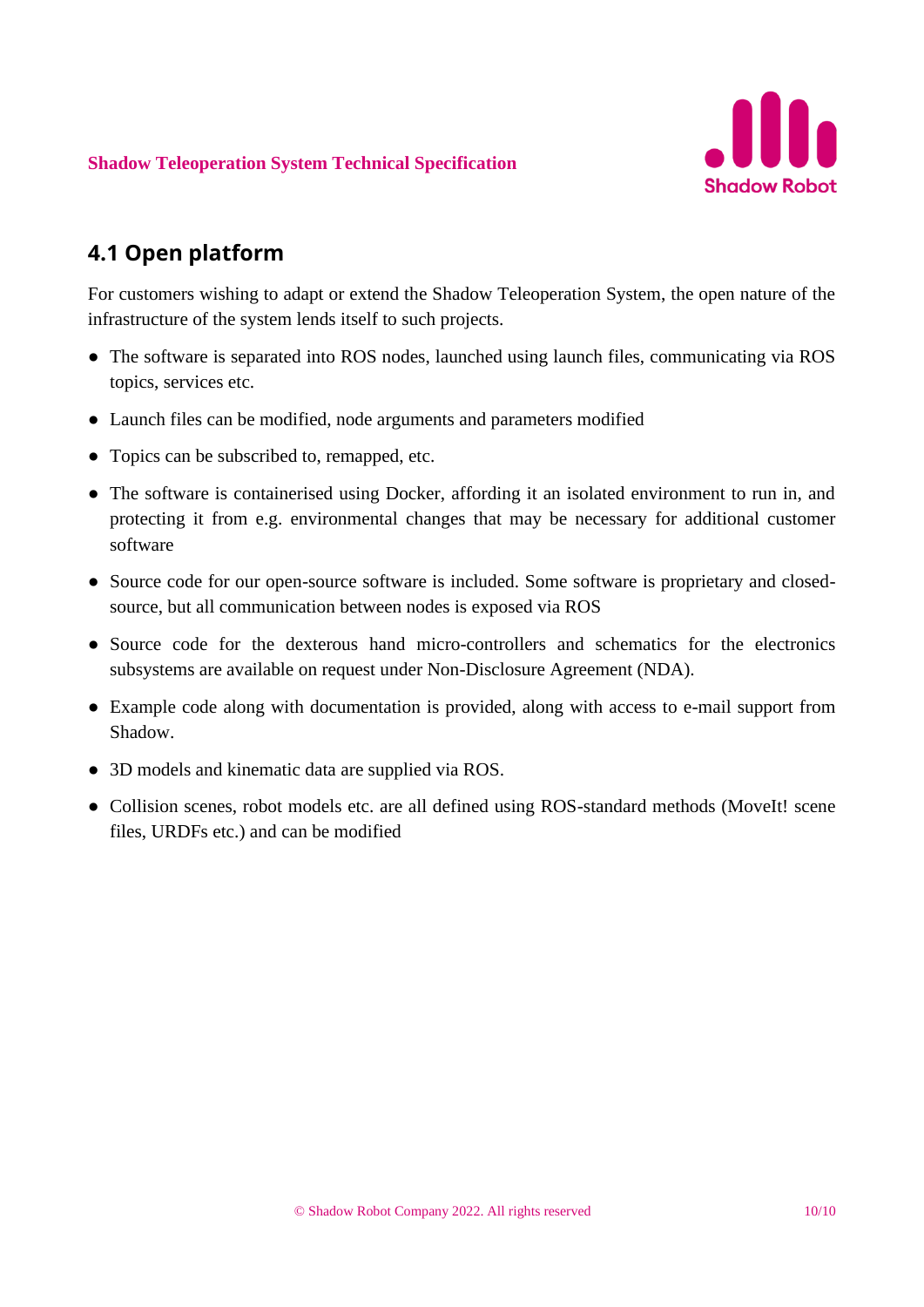

# <span id="page-10-0"></span>**5 Specification Summary**

| <b>Item</b>                                       | <b>Value</b>                        |
|---------------------------------------------------|-------------------------------------|
| Mass                                              | 140 <sub>kg</sub>                   |
| Stand ballast (per stand, if not bolted to floor) | 50 <sub>kg</sub>                    |
| Payload (per hand)                                | 3kg                                 |
| Max speed (arm)                                   | $1 \text{ms}^{-1}$                  |
| Max speed (hand)                                  | ~1Hz (Fully open to fully clenched) |
| Power (peak)                                      | 2.3kW                               |
| Input Voltage                                     | 110 - 240V                          |
| User-robot latency (movement start-to-start)      | 50 <sub>ms</sub>                    |
| Degrees of freedom (per hand)                     | 20                                  |
| Degrees of freedom (per arm)                      | 6                                   |
| Degrees of freedom (total)                        | 52                                  |
| Operating temperature range                       | $10 - 40^{\circ}C$                  |
| Operating relative humidity (non-condensing)      | $0 - 90%$                           |